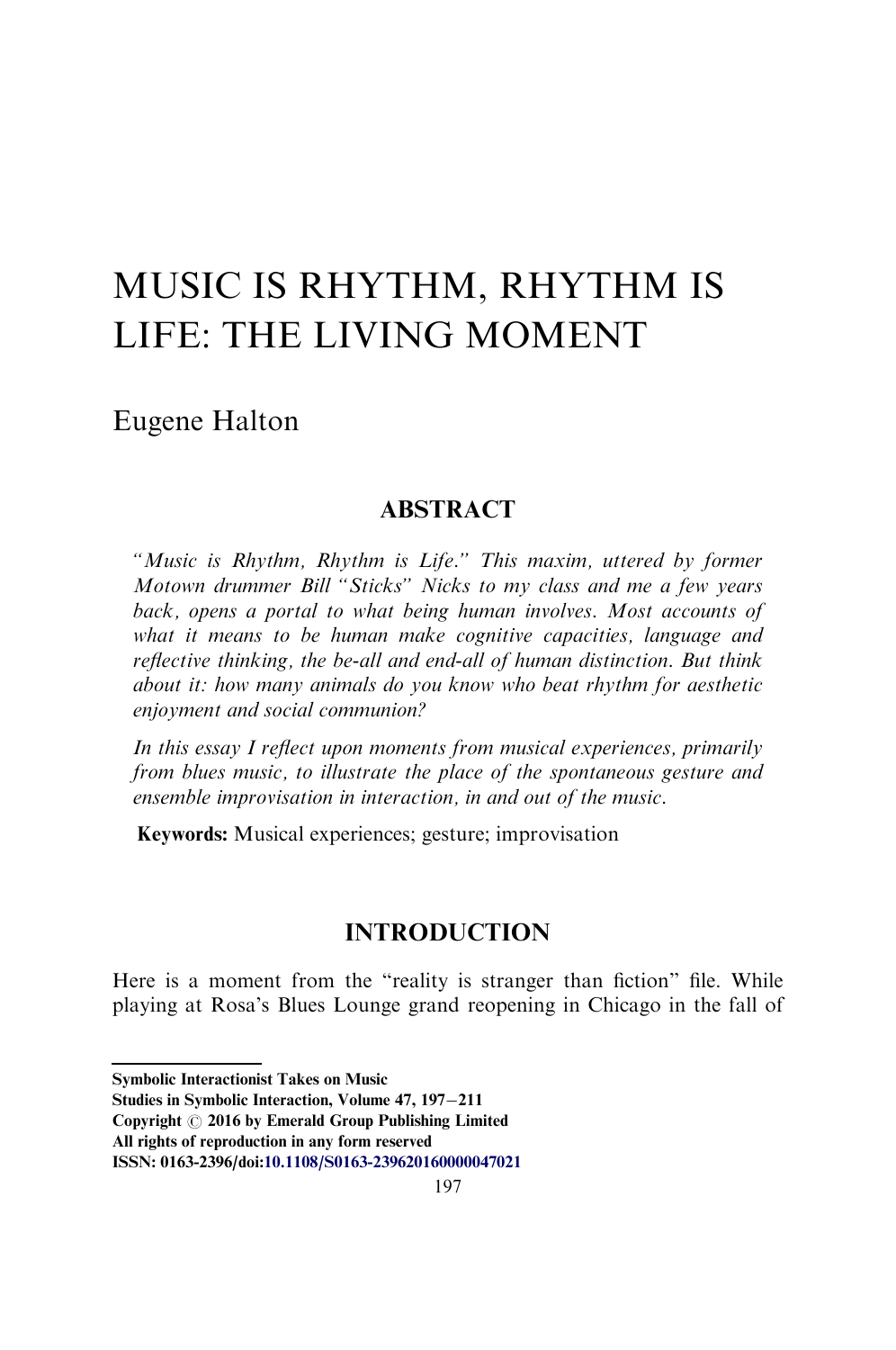1996, the singer in my band, Lorenzo Thompson, leaned over to our guest drummer, and asked him if he knew the song, "Caldonia." Our regular drummer was out of town, and we were playing that night with Billy "Sticks" Nicks, who used to play with Jr. Walker and the All Stars throughout the 1960s, and had, in fact formed the band as Bill "Sticks" Nicks and His Rhythm Rockets in the 1950s, before doing a stint in the army. It was Bill who once told my Notre Dame students, who I had taken to his drum studio for a special class meeting, that, "music is rhythm, rhythm is life," words which etched themselves into my soul forever. Bill is one of the most spiritual persons I have ever been lucky enough to meet and get to know, a beaming presence.

So back to the song, "Caldonia." I leaned over between Lorenzo and Bill's drums and joked, "Yeah, he knew her personally." To which Bill replied, "Yes, I toured with her in 1960, did about 15 gigs with her." What the …? I wondered.

But it was time to start the song, and as I was playing the intro on the harmonica, I was realizing that, yes, of course, a lot of tunes with personal name titles are about real people. Yet though I started performing this tune a few years earlier when I did some gigs and touring with Pinetop Perkins, I never considered that Caldonia had been flesh and blood. But oh, what flesh and blood she was.

After we finished the song and went on break, Billy told us, "Yes, Caldonia was 65 years old in 1960. She was a contortionist as well as a singer, and she could still get her foot behind her head! She could sing at the mike on one leg with the other leg wrapped behind her head! The guy that wrote the song had broken up with her and was still angry about it."

That guy who wrote it and first performed it was Louis Jordan, who recorded Caldonia in 1945 as "Louis Jordan and his Tympany Five." It hit the top of the Billboard "race record" chart.<sup>[1](#page-13-0)</sup> Erskine Hawkins also released a version in 1945. Billboard magazine record reviewer Maurie Orodenker described Caldonia as "rock and roll," one of the first print uses of the term ([Birnbaum, 2013\)](#page-14-0).

Estelle Young was a singer and contortionist who performed with Louis Jordan, who took to calling her Caldonia on stage. So she became known as Estelle "Caldonia" Young. She also had her own touring revue, and in the early 1940s, took in a young Jimmy Scott as a singer. As noted in Scott's Bluenote Jazz Club [\(2010\)](#page-14-0) biography:

Jimmy met Estelle 'Caldonia' Young in the early 1940's; she took Jimmy on her road show as the featured singer. Caldonia became almost a surrogate mother to Jimmy,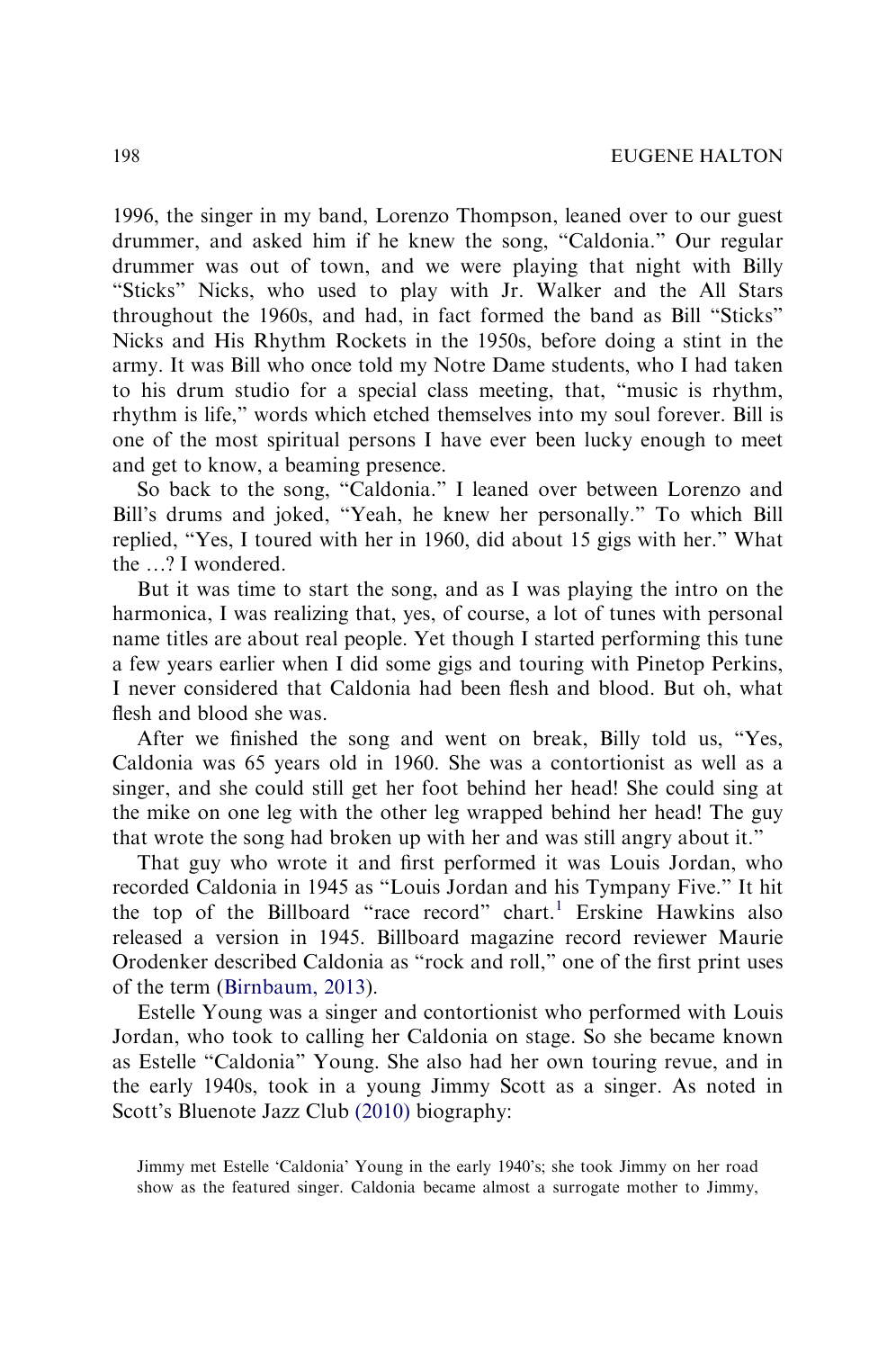having lost his own mother at age 13. 'Caldonia's Revue' traveled the southern circuit to the east, they put up their own stages in the rural areas. There were featured male and female vocalists, tap dancers, comedians, an M.C. and Caldonia herself, she was an exotic shake dancer and contortionist. It was essentially like a touring vaudevillian tent show. Some of the others who worked with Caldonia at one time or another were Ruth Brown, Big Maybelle, Elie Adams, and Jack McDuff. Caldonia took Jimmy along with her to do a special performance at Gamby's in Baltimore in 1945, where he met up with his friend Redd Foxx who was appearing at Gamby's also. They went over to the Royal Theater to see Joe Louis. Redd and Joe told Jimmy he should be in New York performing instead of traveling around to those small towns.

So here was a heap of history pouring out from a little joke between tunes. I had played that tune many many times over the years, but had never bothered to look up its sources. Now, here I was playing music with a guy who played music with Caldonia herself. It was enough to make me want to wrap a leg around my head.

## MUSIC IS RHYTHM, RHYTHM IS LIFE

The Living Moment and the One-Chord Hypnotic …

I recorded a CD that I haven't gotten around to releasing yet, though it is mixed and mastered. It was recorded live with all the smoke and energies of blues clubs we found ourselves in. Let me share with you some of its moments. A live gig always brings forth unpredictable moments of every description, moments in which life suddenly appears incandescent, musically and otherwise.

Take the fierce thunderstorm and broken windshield wiper which delayed my band's arrival for one gig, which became the moment for our guest singer, legendary blues man The Tail Dragger to voice a new song on the spot, which I titled, We Sorry. As he tells the drummer, Rob Lorenz, who wanted "to keep on drivin' in the rain," "You ain't gonna kill me this a way."

Or take a tune of mine, titled, "Feelin' Lucky Boogie." The title comes from the realization in the middle of the instrumental, as I was about to tell the audience to put their hands together for guitarists Minoru and Rockin' Johnny, that we were in the midst of a full moon, on Friday the 13th, during the millennium. Oh yeah, feelin' lucky indeed! Then I look over to see Rob Lorenz, a drummer's drummer if there ever was one, standing at his kit, smoking a cigar, completely in the groove. And all that poured into the song.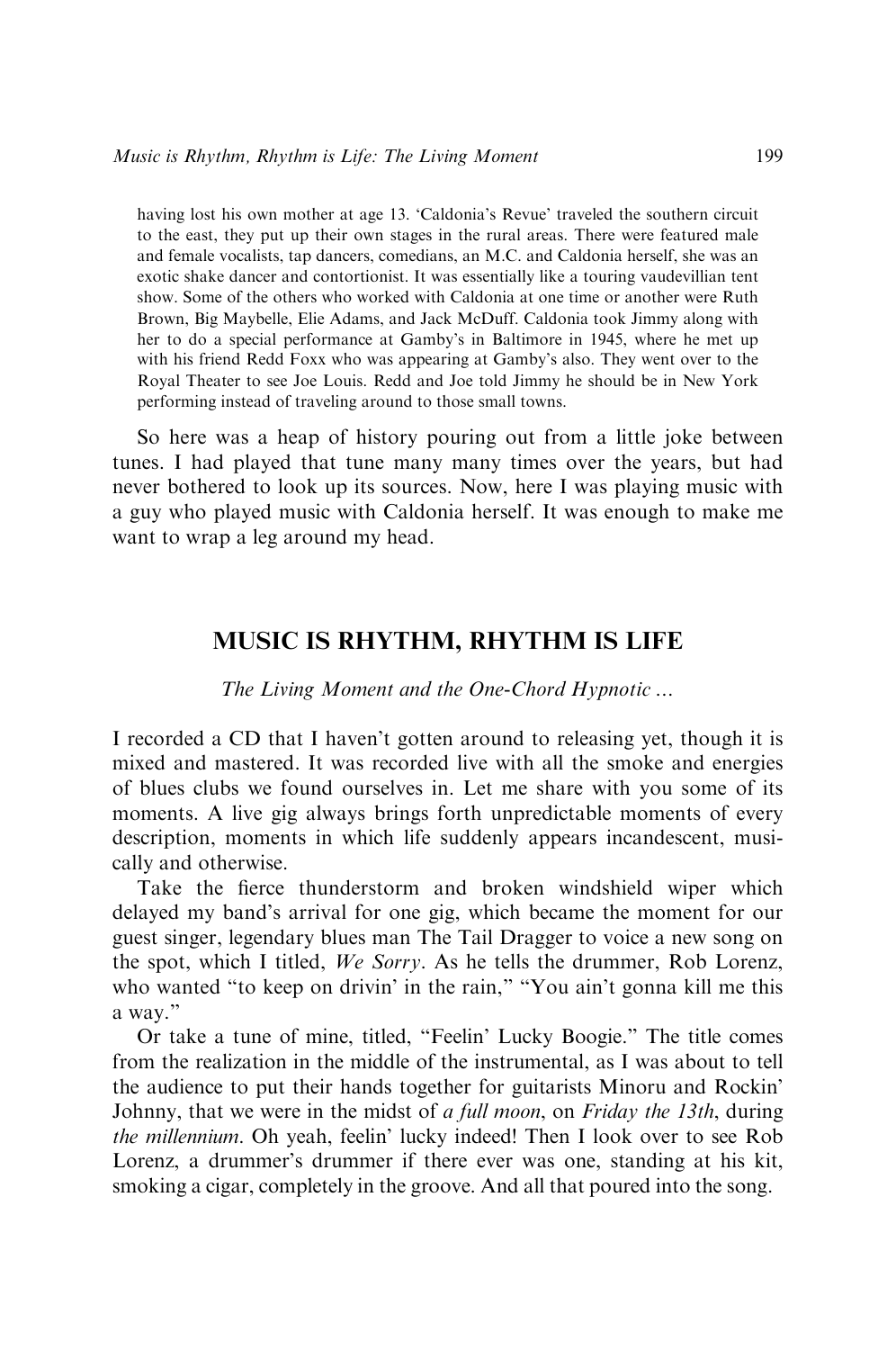The living moment is not simply the music, but the mojo that suddenly manifests on any given gig. Like the time we were playing outside, under a kind of pagoda, when John Baker suddenly holds his bass out to me in the middle of a song. Clueless, I grab the bass; he grabs a beam of the ceiling, suddenly hoists himself and hangs by his knees, all his keys and change flying out of his pants pockets willy-nilly. Then John holds his hands out for the bass. Now clued in, I give him back the bass and go back to playing, while John begins to swing.

No, no, peoples. I mean John literally begins to swing while playing upside down, bat-like, and we and the audience have now been entirely transported to The Church of the Living Swing. And then when we notice that the very roof is also beginning to swing in time with the music, and may just collapse on us any second, that is no less the living moment, that too is simply testimony to the fact that improvisation, like life itself, is precarious, and to swing to the moment is to be alive, to be wondrously, most vividly, alive.

#### Pinetop and Dave Myers

Pinetop was one of the last of the Chicago blues originals. He played piano for Muddy Waters, earlier played with Sonny Boy Williamson in 1930s, and also taught Ike Turner how to play piano. When he was 90 years old Pinetop was performing on a Rhythm and Blues Cruise in the Caribbean, and was interviewed by a reporter from St. Louis. He was quoted as saying (and which I would like as my motto if I live to be 90), "I hope the Lord forgives me for the stuff I'm doing down here!" [\(Uhlenbrock, 2003\)](#page-14-0).

A few years earlier at Pinetop's 88th birthday party celebration there was a piano shaped cake with 88 keys. I found myself playing with Pinetop, Hubert Sumlin on guitar (Howling Wolf's guitar player from the 1950s through Howlin' Wolf's death in 1976, who plays on the classic recordings), and a couple of rows into the audience was Honeyboy Edwards, then 86. Honeyboy was Robert Johnson's buddy, with him the night Johnson was poisoned to death in 1938 near Greenwood, Mississippi. He told me about that night on another occasion, backstage at the Chicago Blues Festival, about how, "I told Robert not to drink no open bottles of liquor." It seems that Robert and the bartender's wife had something going. The murder was unsolved for decades. But if you knew how to read between the lines, as you had to if you were black in the deep South in 1938 and later, you would know to connect the dots from open bottle of liquor to the one who opened it, the bartender.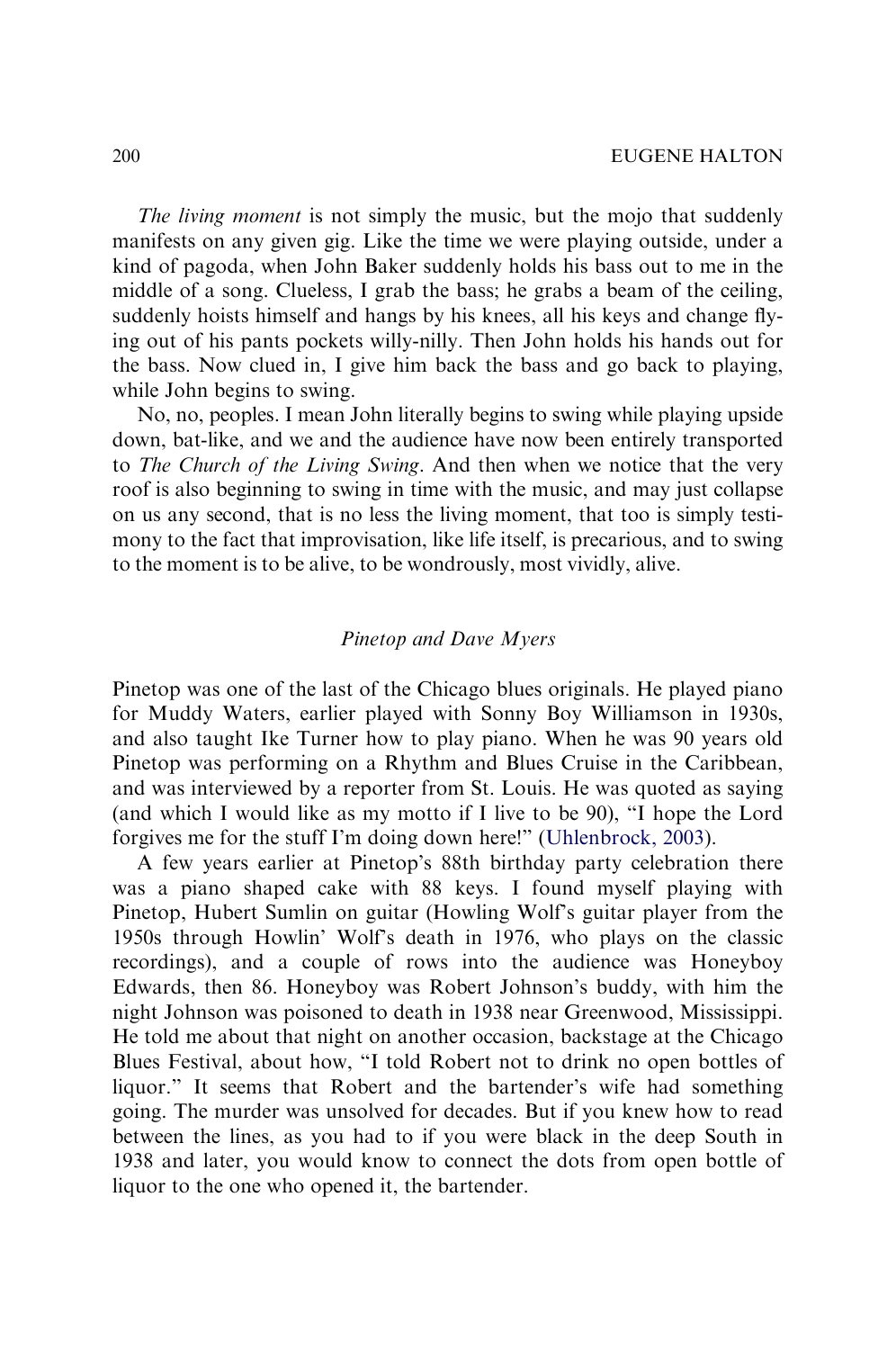I found myself performing another time with Pinetop and fellow former Muddy Waters band drummer Willie "Big Eyes" Smith. When you hear some of the stories of these guys offstage and on the road between  $gigs - Pinetop stopped playing guitar in early 1940s when a woman knife$ his left-arm bicep  $-$  the personal stories, the racism stories, the migration stories, the just plain good old stories, you realize how a tradition like the blues is a chronicle not only of the abysses, but of all the vicissitudes of life's passions, made fresh as theme and variations of the improvised moment: sociality as story.

Imagine, Pinetop got his first Grammy in 2005 at the age of 91, a life-time achievement award, and his last in 2011, at the age 97, about a month before he died. He was the oldest recipient of a Grammy ever. He had 20 gigs booked when he died. In 2004 he was living in Laporte, Indiana, and while driving one night, got hit by a freight train. His car was totaled, but he only had a fractured wrist. I saw him at a gig two weeks later, when he came up to sing with us, not play piano, since he still had his forearm in a cast. During the break I asked him about the accident, he said, "Damned conductor didn't blow the whistle." Seems Pinetop got caught after one train went by, not seeing another coming from the opposite direction. He said, "Police want to take me to the hospital, but I said no, I'm on my way to McDonald's!" He was still alive and in it right up to the end.

We were touring up in Grand Rapids in the mid-1990s. Pinetop was in his 80s, and yet he and bassist Dave Myers, another great creator of the blues, who was then about 70, were the first ones up early in the morning to hit the road, while the rest of the band lagged. Backstage before the gig, a reporter asked Dave why Pinetop, in his 80s, was still playing and touring. Myers simply looked the reporter in the eye and said, "Are you kidding? Why keep living when you can die? Answer me that." Now that is blues philosophy at its best.

Earlier in Chicago, when we picked Pinetop and his piano up on the South Side, loaded in the van, and began rounding the southern part of Lake Michigan enroute to Grand Rapids, Dave waxed philosophical and asked Pinetop, "Pinetop, the scientists say that life began in the oceans, but the bible said God created man from the dust of the ground before the plants and animals. What do you think?" Pinetop smiled and said, "I don't know about no damn oceans!" We cracked up laughing, and spent the next hour or so debating the question.

Dave Myers had some great stories, and was an amazing talent too. He had been a near professional level pool player and boxer, and also tapdanced professionally with a group called the Tip-Tap-Toes. Early on he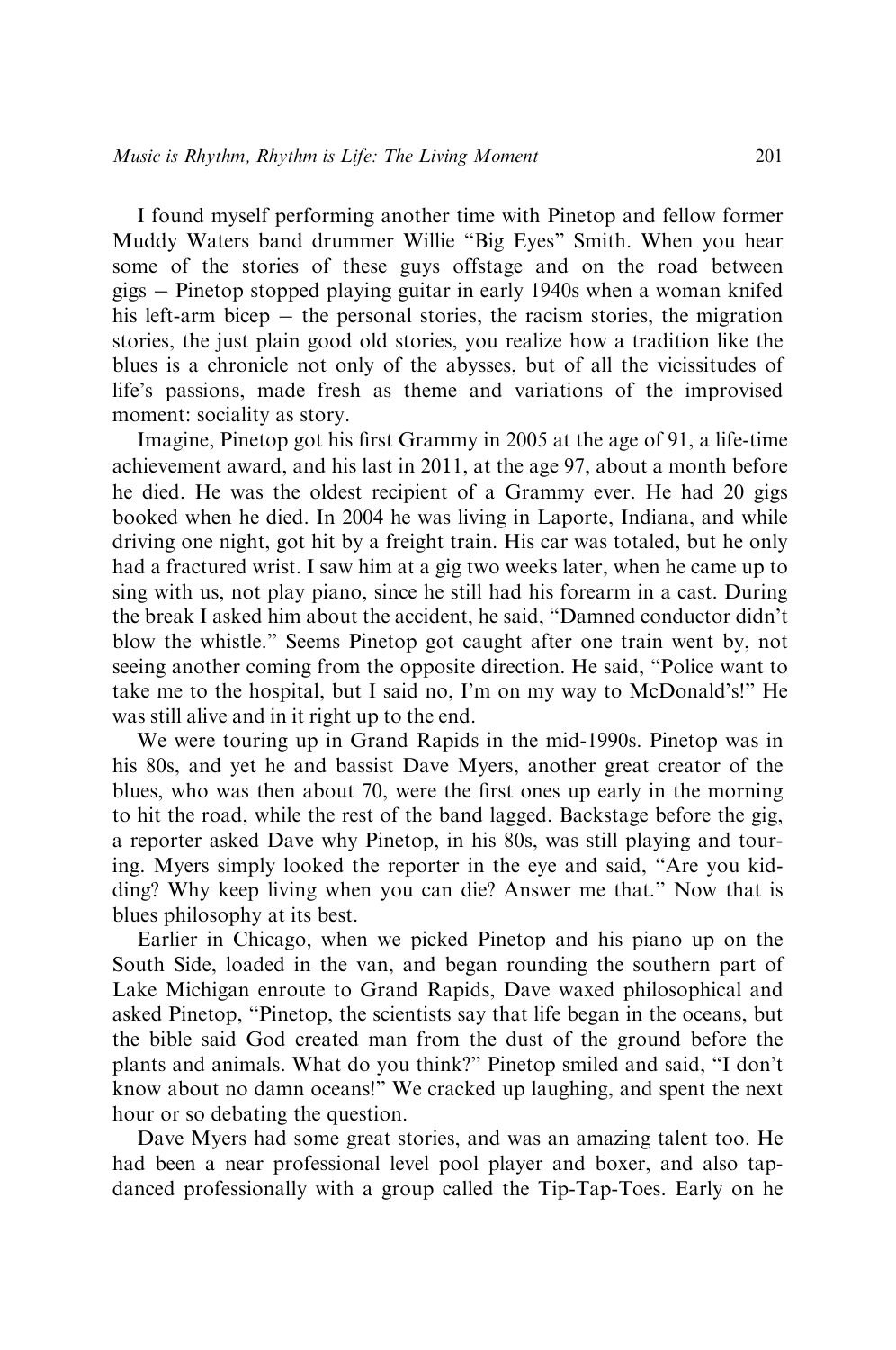had done a tap dance gig with Sammy Davis Jr. Like Sammy Davis Jr., Dave claimed to be Jewish. But where Sammy Davis Jr. had converted to Judaism, Dave claimed that his family had been Jewish for many generations, from far back before the "Black Jews" movement of the 1920s. Dave also met Fidel Castro at the Apollo Theater in early 1960s. He might have been playing there with Little Walter, though I'm not sure. Sadly, Dave passed on in the beginning of September, 2001.

But before Dave Myers died, he was fortunate to have a group of young guitarists eager to learn from him, such as Rockin' Johnny and Little Frank Krakowski. They are performing some great blues in Chicago now.

I brought Dave to Notre Dame one time for a class on the sociology of the blues. We held it at a dorm social area. We actually spent the first half of that class around the pool table, where Dave was trading some blues and pool playing philosophy. As the innocent white suburban kid Dave was playing with was about to make a shot, uncertain, Dave looked him in the eyes and said, "Now what shot do you want to make, what shot do you want to make?" The kid was startled as the intensity settled in on him. This was far more than the game of pool, this was life itself, decisive, here and now, in the living moment.

#### Serbian Summerfest Blues … and Bluegrass?

Some years back I was on a gig at the Saint Sava Serbian Summerfest in Hobart, IN, near the steel mill complexes, just south from the Gary, Indiana smokestacks. I had been put on the gig by Jojo, a singer-harmonica player, which was a great act of generosity on his part, given that he also played harmonica, and would be paying me for playing. The band featured guest guitarist Jimmy Johnson, a leading Chicago blues man of that original generation born in Mississippi, which included Howlin' Wolf and Honeyboy, Muddy Waters and Pinetop, and many others.

Jimmy was born in Holly Springs, Mississippi in 1928, and moved with his family to Chicago in 1950, where he became a welder, an appropriate day job for the generation that created the industrial electric blues out of the Delta country blues. Electrified instruments replaced acoustic ones, and the country learned the city ways: from the country juke joint to the city bar, from the cotton fields to the industrial complexes and factory jobs of that post-war American prosperity. This was The Promised Land, the release from the American Apartheid of the cotton pickin' racist south, to what, it was hoped, was the land of freedom, the land of Lincoln. Chicago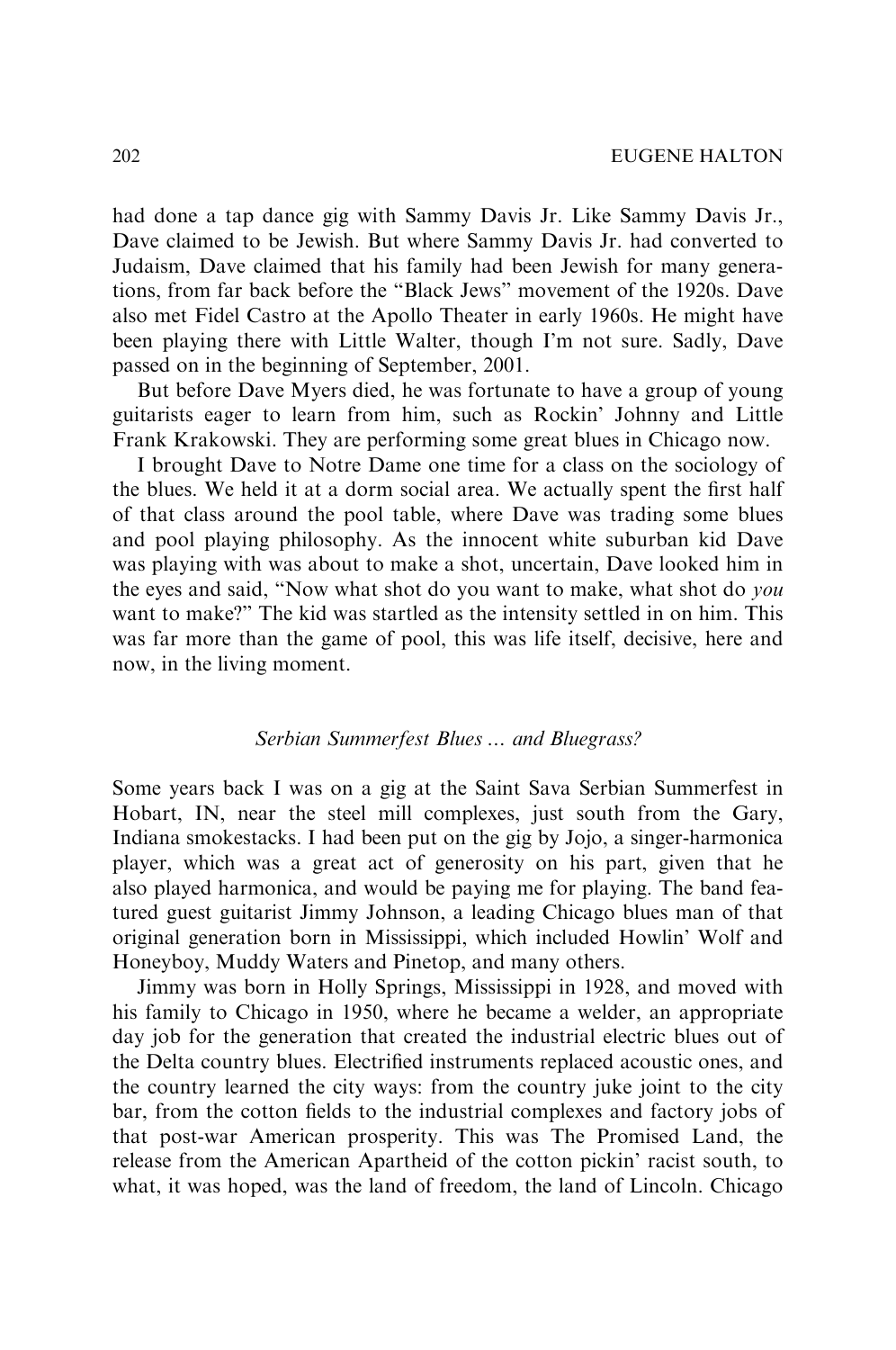proved otherwise; deeply racist, though still less so than Dixieland. A man could join a union and get a fair paycheck, unlike the sharecropper system down south, which permanently indebted the poor black sharecropper to the landlord. A man could sing "I'm a Man," as Bo Diddley did, and not be hung for those words, as could happen in a place like Mississippi, where "boy" or "uncle" were the rule. Bill Nicks told me of traveling with his family in the early 1950s back to Mississippi for family reunions, to an area not far from where murdered Emmett Till's body would be discovered a couple of years later. The train departing from Chicago would be segregated, not because of Illinois laws, but because of the rigid Apartheid system once they crossed the Mason-Dixon Line.

Jimmy had played blues in Chicago in the 1950s, but gravitated to R&B and soul by the 1960s, only moving back to the blues later, recording his first solo material in 1978 and 1979 for Alligator Records and Delmark. In 1988 while returning to Chicago from a gig in Indiana, Jimmy's van crashed while he was driving, killing his bassist and keyboardist, and injuring Jimmy, who was lucky to get out alive. He returned to playing a while later, and has remained active as of 2014, continuing to perform in Chicago.

So there I was, playing the blues with Jimmy Johnson and bandmates, to an audience whose majority were of Serbian descent. I think Jojo, who never went by his last name, might have been of Serbian descent and had gotten the gig. The crowd loved the music.

After we finished performing, a Balkan band rocked, with an accordion as the lead instrument, doing traditional music with that off-balance Balkan rhythm, which feels like an off-center spinning top going more and more wildly off-center with each verse. After listening to them for a while, I walked inside the church complex, through the hall where traditional food was being served and bingo being played, further through another hallway into another large room where a Serbian string band was playing. The band consisted of about 8 or 10 musicians, all playing variously sized string instruments. They played traditional tunes, many up-tempo, which reminded me of bluegrass music.

I remembered I had had a similar experience many years earlier while living in Chicago, attending another Serbian fest in East Chicago (which is in the northwest corner of Indiana, adjacent to Chicago and not that far from Hobart) with my friend Marc Edelsten, who played bass with The Special Consensus Bluegrass Band, a band I had played some with as it was forming. While musing on this memory, the Serbian string band suddenly went into "Orange Blossom Special," a bluegrass classic, without missing a beat. Serbia meets Kentucky. Or is it the other way around?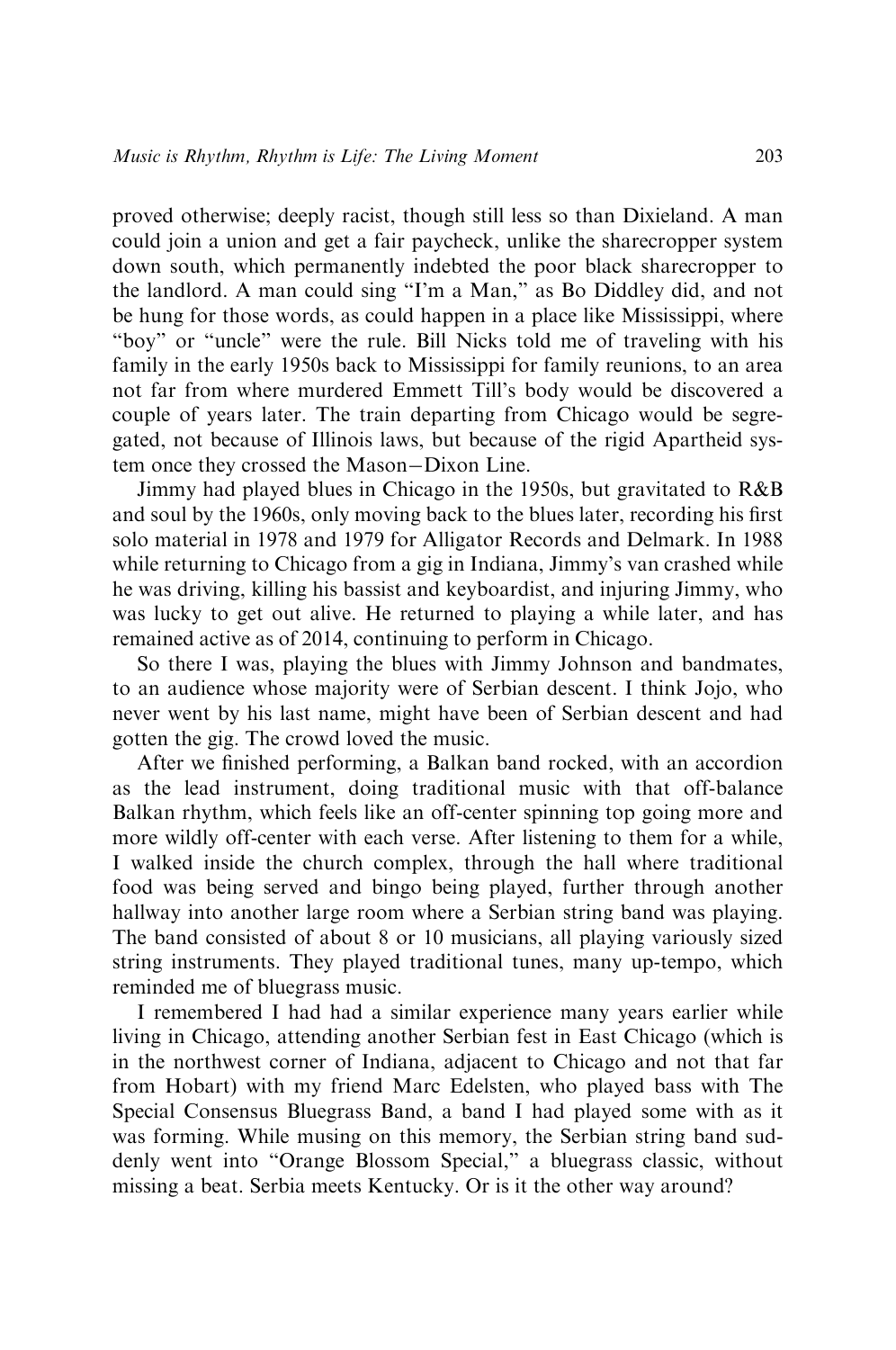Despite the name "bluegrass," and the implication that the music originates in Kentucky, the history is more complicated. Bill Monroe is acknowledged to be the driving force in its creation. He grew up in Kentucky in a musical family. In 1929 he moved to join his brothers working at the Sinclair refinery in Whiting, Indiana, living at first in Whiting then moving nearby to East Chicago for the next few years. During the depression, in 1932, he and his brothers got their first musical jobs performing on the WLS radio show "The Barn Dance." He and his brothers also played on WJKS in Gary, Indiana, earning 11 dollars a week.

It wasn't until the late 1930s, having moved south to Atlanta, when he formed his first "Blue Grass Boys" band, and it wasn't until 1945, when he added three-finger-picking style banjo player Earl Scruggs and guitarist/ vocalist Lester Flatt, that the bluegrass sound really solidified. One of Monroe's best known tunes, "Blue Moon of Kentucky," was recorded at this time. The rest is history. Or is it?

My experiences in East Chicago and Hobart at the Saint Sava Serbian Summerfest had left me wondering if there is more to the history than the history books let on. Could Monroe have been influenced by the rich immigrant Serbian string music going on in East Chicago, perhaps at the very same church summerfest in East Chicago that I attended many decades later? I spoke with the fiddle player at Saint Sava's about the music, and he told me, "These are not recent tunes; these are traditional tunes that go back hundreds of years."

The fast tempos of a number of tunes in this string tradition are very different from the relaxed tempos of traditional Appalachian music, the music Bill Monroe and his brothers had grown up on. Could the "industrialization effect," the being thrown in with other immigrants to Chicago and exposure to other ethnic traditions, specifically Serbian string music, have influenced Bill Monroe's percolation of bluegrass and some of its fastpaced tempos? Or was it more the Scruggs style of banjo later that lent itself to fast-paced virtuosity?

The living moment in the music at this gig, not in the music I was playing but the one that sang out when I wandered into the string band playing, evoked the question, but not the answer.

That music I heard there is now permanently silenced, the church having subsequently relocated. The former Saint Sava Serbian Orthodox Church property, including the hall where I heard the string band music, was sold in 2009 to The GEO Group, Inc., a Florida based for-profit company that is, irony of ironies, a builder and operator of correctional and immigrant detention facilities.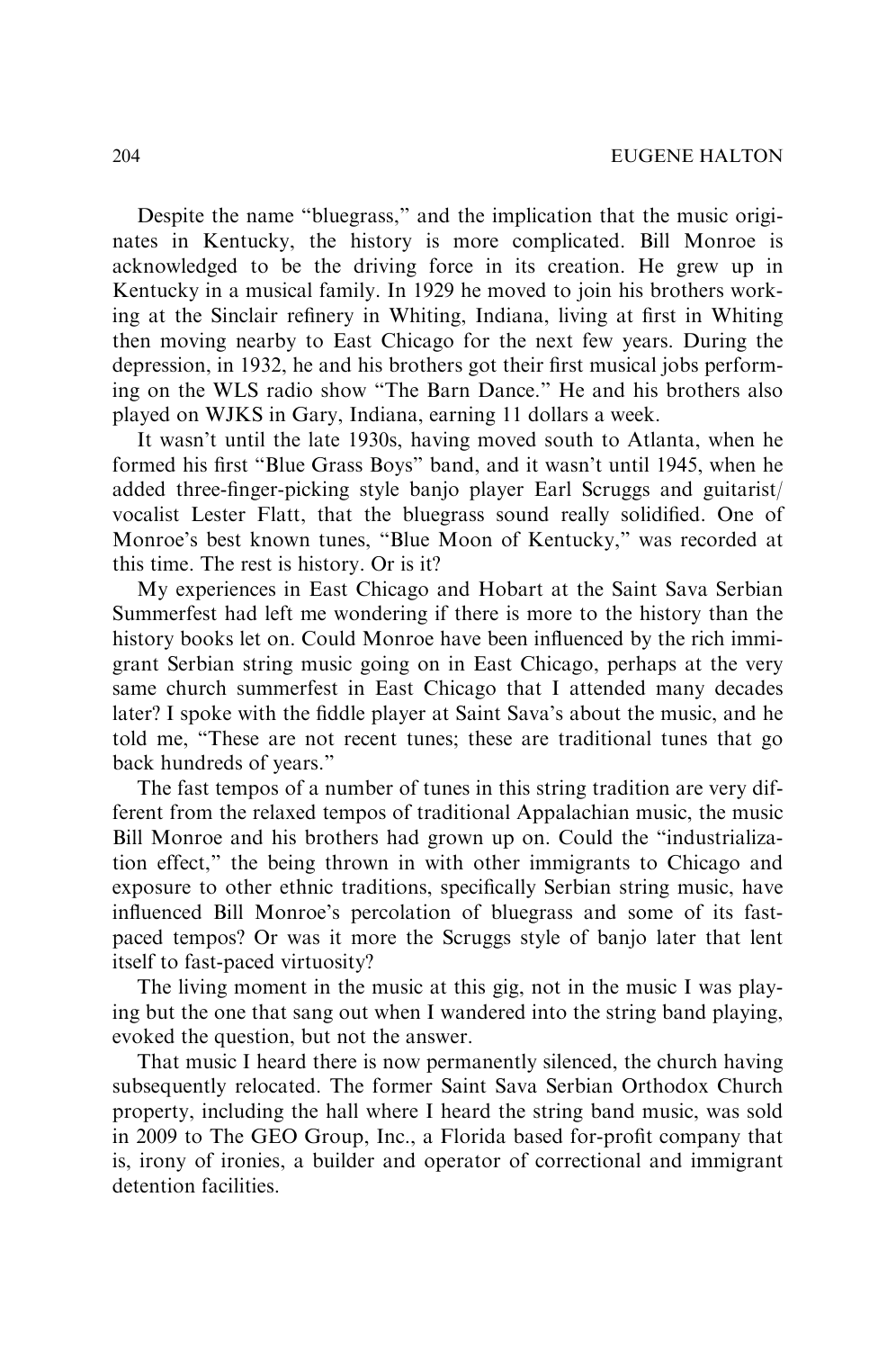#### The Gimp

My band was playing a gig on Halloween. In the middle of a song a couple walked into the club, the woman pulling the guy by a chain. He was dressed in an S&M full body leather bondage suit, reminiscent of "the gimp" in Quentin Tarantino's cult classic movie Pulp Fiction, including a face mask with a zipper across the mouth area. They began dancing as we continued playing in amazement. As the song was ending, Lorenzo, the singer, leaned over to me and said "What next?" Without a moment's thought I replied with a song from our repertoire, "Unchain my Heart." We went right into it, to the audience's delight.

Unscripted moments like this feel like mana from heaven. But for them to happen you have to be alive to the moment and the nonlinear curves it may throw at you, meeting the invitation to spontaneity.

#### The Bachelorette Party

One time some friends were playing a gig in a downtown bar in South Bend, and I went there to hear some great music and hang out. It was a slow night, not a whole lot of people were there. At one point during the break the singer and harmonica player, a friend named Tom Moore, asked if I wanted to sit in for a few tunes at the start of the next set. Having packed a few harmonicas just in case of a moment like this, I thanked him and replied, "Sure."

Just as we were gathering to start the next set, a bus pulled up filled with women having a bachelorette party. As they filed wild into the bar, one asked if the band could make an announcement at the end of the song we were about to play. We said, "Sure." The tune ended, that same bachelorette came up to the band with a hat filled with pieces of paper, and asked the guitar player (they always ask the guitar player), if he could pull one from the hat, and that it would be something that the bride-to-be had to do on the spot. The guitar player said, "Sure."

He pulled out a piece of paper, went to the microphone, and began reading it. It stated, "Flash your tits for 10 seconds to the band." I kid you not. I quickly "calculated" the probabilities of how likely it would be that I would be on stage with the band for this about-to-happen 10 second moment versus the amount of time I would have been in the club over the course of the entire evening. I assure you, the chances were remote.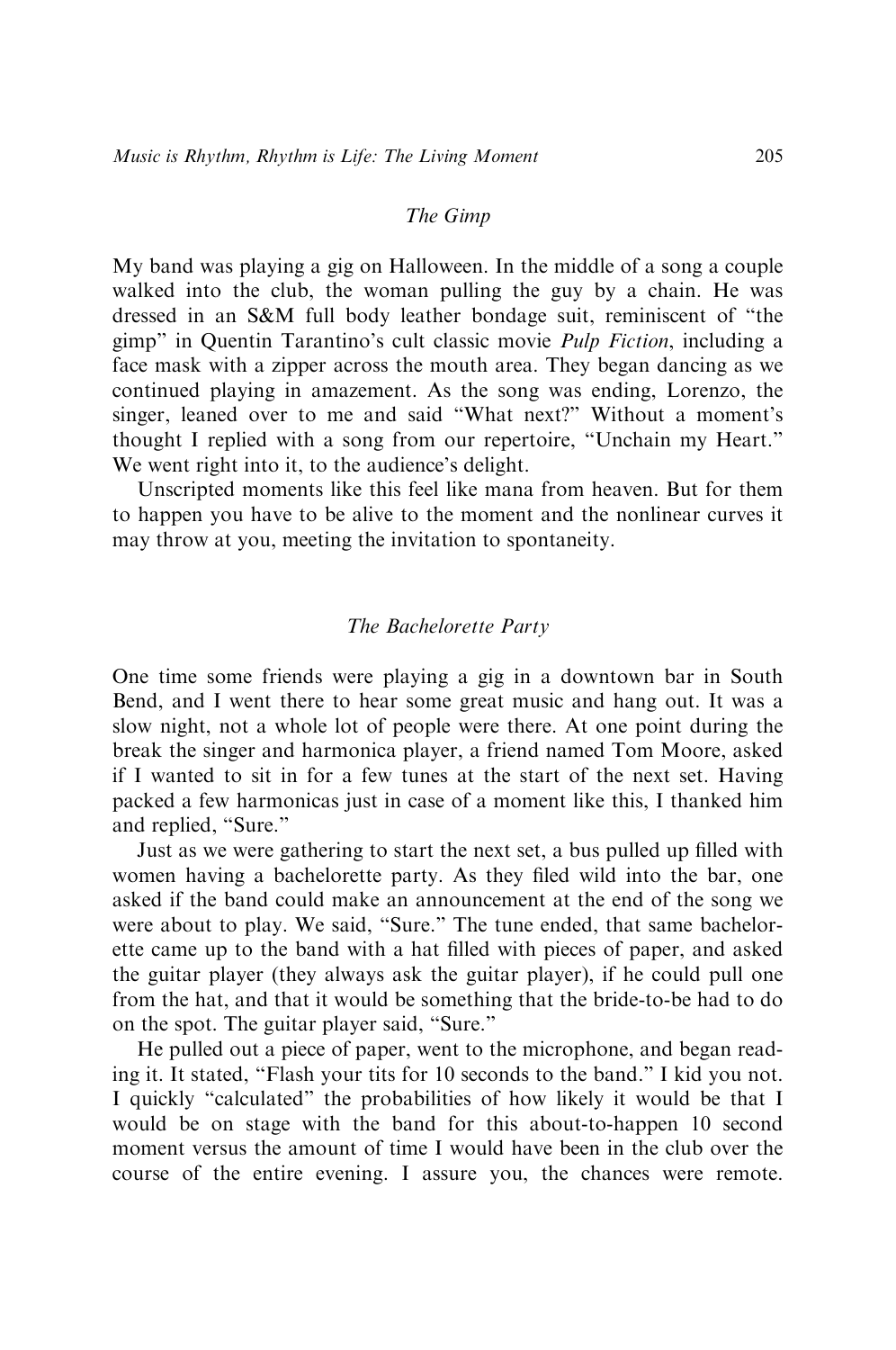I realized something more like divine intervention had interceded, or perhaps, to use other terminology, the living moment.

The bride-to-be approached the stage area giggling, read the paper to herself to make sure she wasn't being tricked, and then flashed her uppers for an instant. The place went nuts, except for the harmonica player, now on his knees out of respect for the sacred moment, who raised his hand high with a question. The bride-to-be responded, "Yes?" The harmonica player said, "Excuse me, please correct me if I am wrong, but the assignment, as I understand it, ahem, is for you to flash for 10 whole seconds, yet your flash was but an instant." Her friends, now standing next to her, roared with laughter and said yes, she had to go for the full 10 seconds, and that one of them would time her.

The friend timed her as a countdown from 10 to 0. It was the difference between an instant and a moment. Mission now accomplished, the brideto-be blended back into the crowd, and the band played another song, during which the merry band of buoyant bachelorettes exited bubbling back to the bus. And as the song ended, the harmonica player exited the stage, returning to the anonymity of the audience, graced by yet another manifestation of the living moment, truly believing in Saul Bellow's words that: "Unexpected intrusions of beauty. This is what life is."

#### The Low Down Blues

The West Side has been a home to the blues as much as the more wellknown "South Side." In the fifties, the prime of Chicago electric blues, Muddy Waters was the virtual king of the South Side, and Howlin' Wolf the virtual king of the West Side. There were many more players of course, but the kinds of stylistic differences of these two great masters of the blues could be taken to qualify the somewhat different sound of West Side blues. Howlin Wolf's guttural visceral vocals, and his guitar player, Hubert Sumlin's fluid and spacey runs exemplified West Side, as did the guitars of Magic Sam and Otis Rush, and early Buddy Guy. West Side blues and West Side life are every bit as tough as the South Side, if you didn't know.

A singer I have worked with a number of times, The Tail Dragger, learned to sing from the great Howlin' Wolf himself, who taught him phrasing. And, though he's a vocalist and I'm a harmonica player, I learned phrasing from his singing, how the call and response requires listening, spare eloquence, and sometimes silence.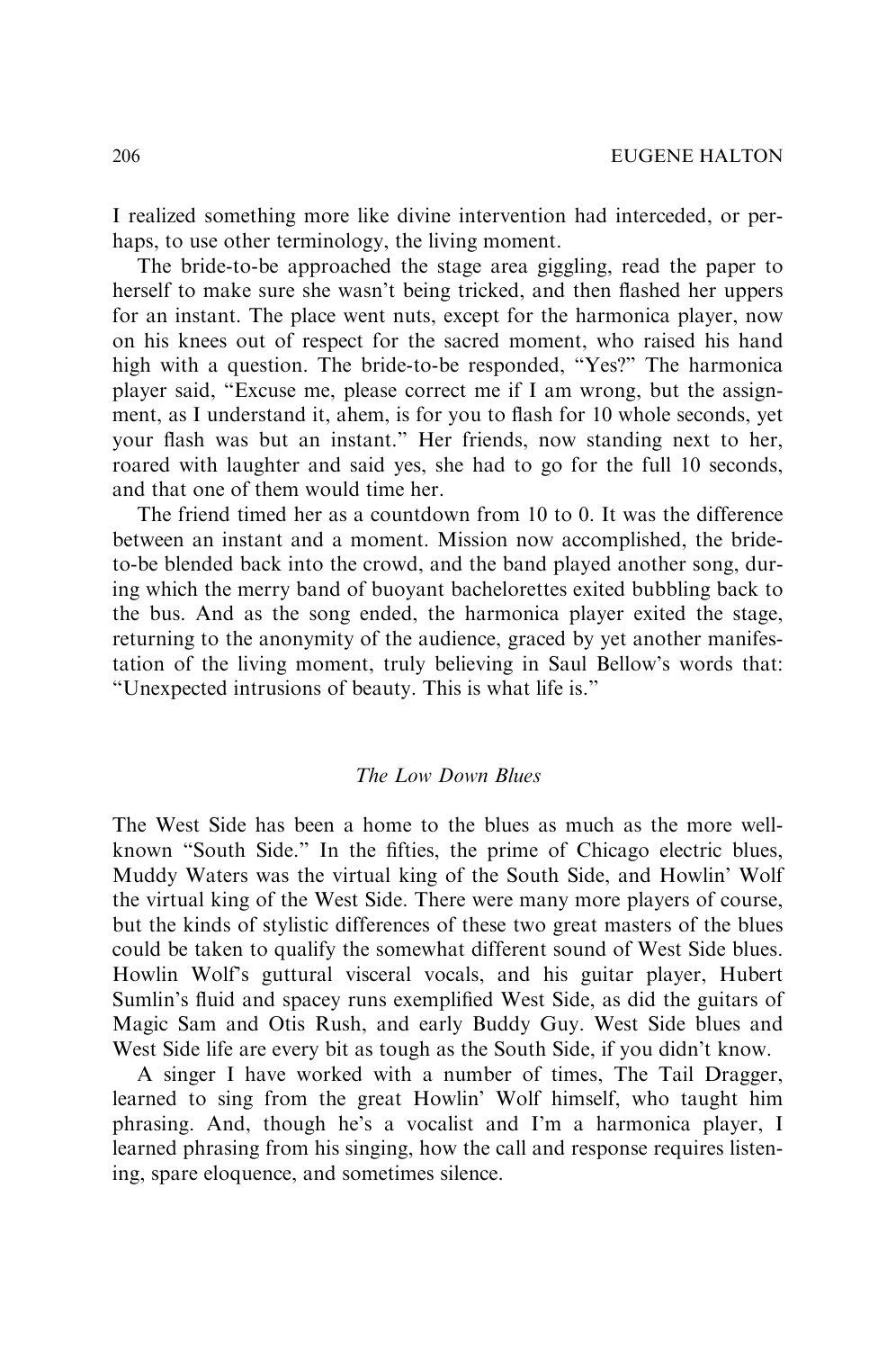He is one of my most important teachers, even though he doesn't play an instrument. He listened to, gigged with, and learned much from the great Howlin' Wolf, who also gave him the name of Tail Dragger. It seems The Tail Dragger would sometimes show up late for gigs, and so The Wolf at some point said, "Man, you The Tail Dragger!"

Sometimes we play one-chord songs, no chord changes for the whole song. It's what musicians who think they know but don't call "simple," meaning simplistic. The notes and rhythm may be technically simple, but whoever said that music resides in the notes or mere rhythm? Rhythm is but the beat, but groove is how the beat feels, and the task is to get into the groove, not mere rhythm. To get into the groove and to deepen it, gyring downwards into deeper and deeper levels of the groove: to get into the soul of life itself. Many musicians, traditionally white musicians, but these days black as well, are melody-centric and groove deficient, as though notes and pounding rhythm can alone cut it; but they only cookie-cutter it. The groove is the deep immersion in the now of the living moment, for those who can feel it. We do some slow blues super slow, slowed down into the hypnotic. If you can't feel it, it would seem boringly slow, but if you feel it, you're in it.

The Tail Dragger's sense of phrasing, of call and response, of freely leaving space, and of the ritual hypnotic that is the source of music's entrancement, all deliver one to that zone wherein real music happens. As he once put it: "I just sing the low down blues and sometimes it's like I'm in a trance … Something hits me and I'm overpowered."

If life were only the music that would be a groove, wouldn't it? But life sometimes erupts in other kinds of moments, like the one that began with a group of West Side musicians, including The Tail Dragger, who played Sundays at the Delta Fish Market on the West Side. At one point in the late 1990s they were invited to play at the Chicago Blues Fest, and did. The band's leader, Boston Blackie, was paid by the festival, but chose to keep the money for himself rather than divide up the pay meant for the whole band. The other musicians complained to the festival people, and eventually were paid the money due to them. Everything made right, right? No.

Boston Blackie apparently became enraged that they were paid, even though he had taken their money. He began threatening The Tail Dragger on the street, telling him he would get him. He was apparently known to have cut people.

You don't go to the police on the West Side when someone threatens you. Instead, The Tail Dragger packed his pistol. He had been threatened by Boston Blackie and had a gig that night. At the end of the gig, Boston Blackie came toward him menacingly "to get" him. The Tail Dragger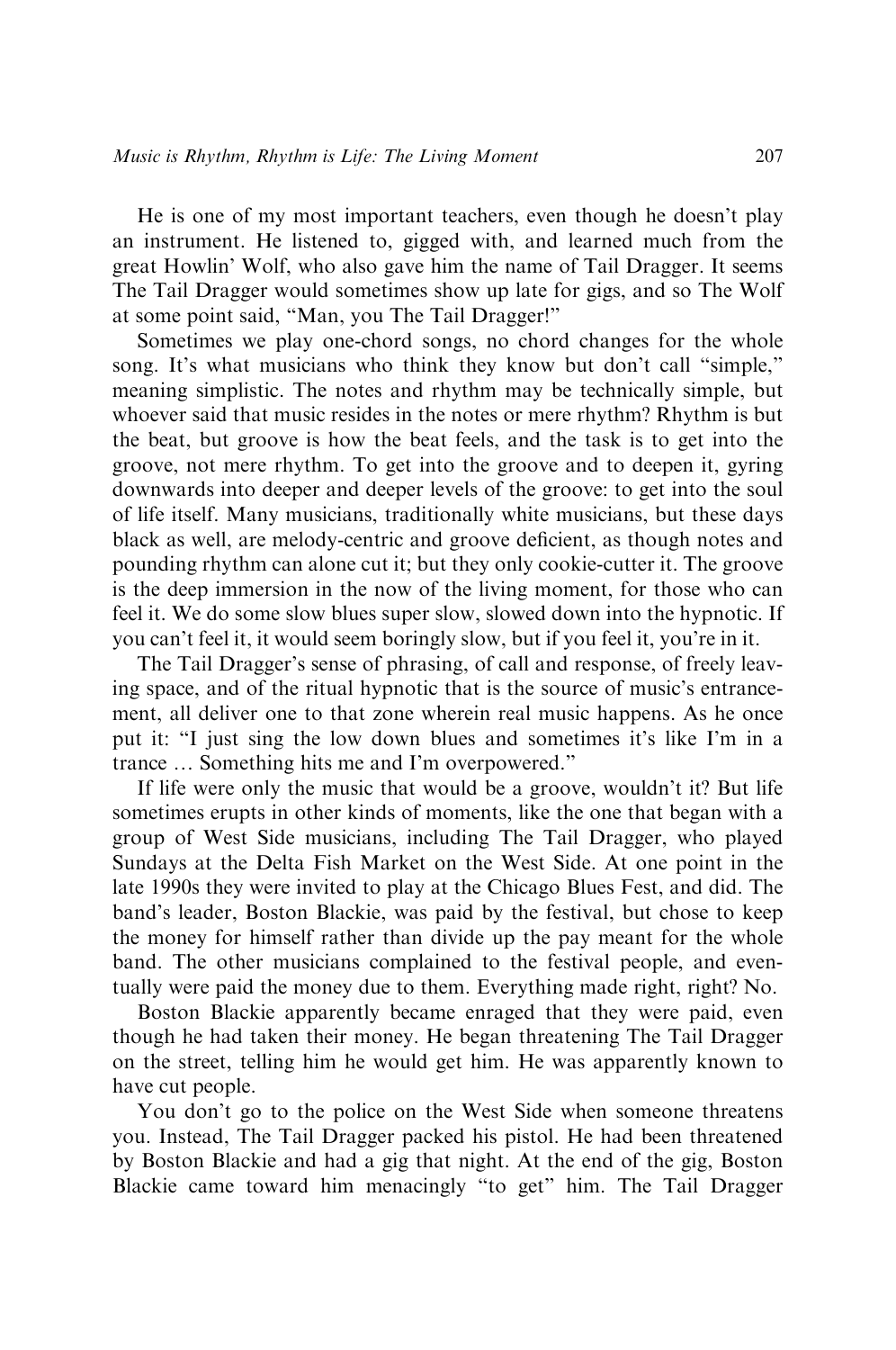pulled his pistol and shot Boston Blackie dead, a tragic ending to the former musical colleagues. If Boston Blackie had had a knife on him that night it might have been self-defense, but instead, it was manslaughter. The Tail Dragger had been a steadily employed good citizen with a day job as a truck driver, and his sentence was not as long as it could have been.

#### I'm the Bass Player and You are the Drummer

A white bass player from Evanston was doing a gig at a black neighborhood club on the West Side of Chicago. He was a seasoned player and knew the rules of gigs in the ghetto: park as close as you can to the club, get your gear in quickly, and then everything is very friendly inside … usually. He got in and the first set went great. It was a lively night, full house, and more people arriving.

During the first break, the bass player went out the back door to have a cigarette. He was there no more than a minute or two when someone put a pistol to his back and said, "Give me yo' money." Startled, he replied that his wallet was in his jacket pocket, and if he could slowly turn around he would reach for it to give to the guy. The thief said, "Sure."

The bass player slowly began to turn around, and when he finally did, he was startled again and blurted out without thinking, "Man, I'm the bass player and you are the drummer!" The drummer-cum-thief only replied, "Sheeeit," while putting his pistol away and turning to go back into the club. The next set and the rest of the evening were killer.

#### The Dance of Life

The motto of Dubrovnik is Libertas. That motto is lived each and every night at Troubador Hard Jazz Caffee, a place of free music and warm conviviality founded by bass player Marko Breškovich, and named after his popular 1970s Croatian band, The Troubadors. With sons Toni on piano and vocals (and sometimes trombone), Niki on drums, and Vlaho on congas, the music has just poured out. I met Marko in April of 2002, when in Dubrovnik for a conference. I ended up three nights jamming after closing hour, playing congas until my fingers turned black and blue, and playing harmonica the last night to Charlie Parker's Night in Tunesia, a complex tune to which I had no idea of the chords, but somehow made a solo work. Leaving the club at about 3 am, I went with the guitar player, Frano Grce,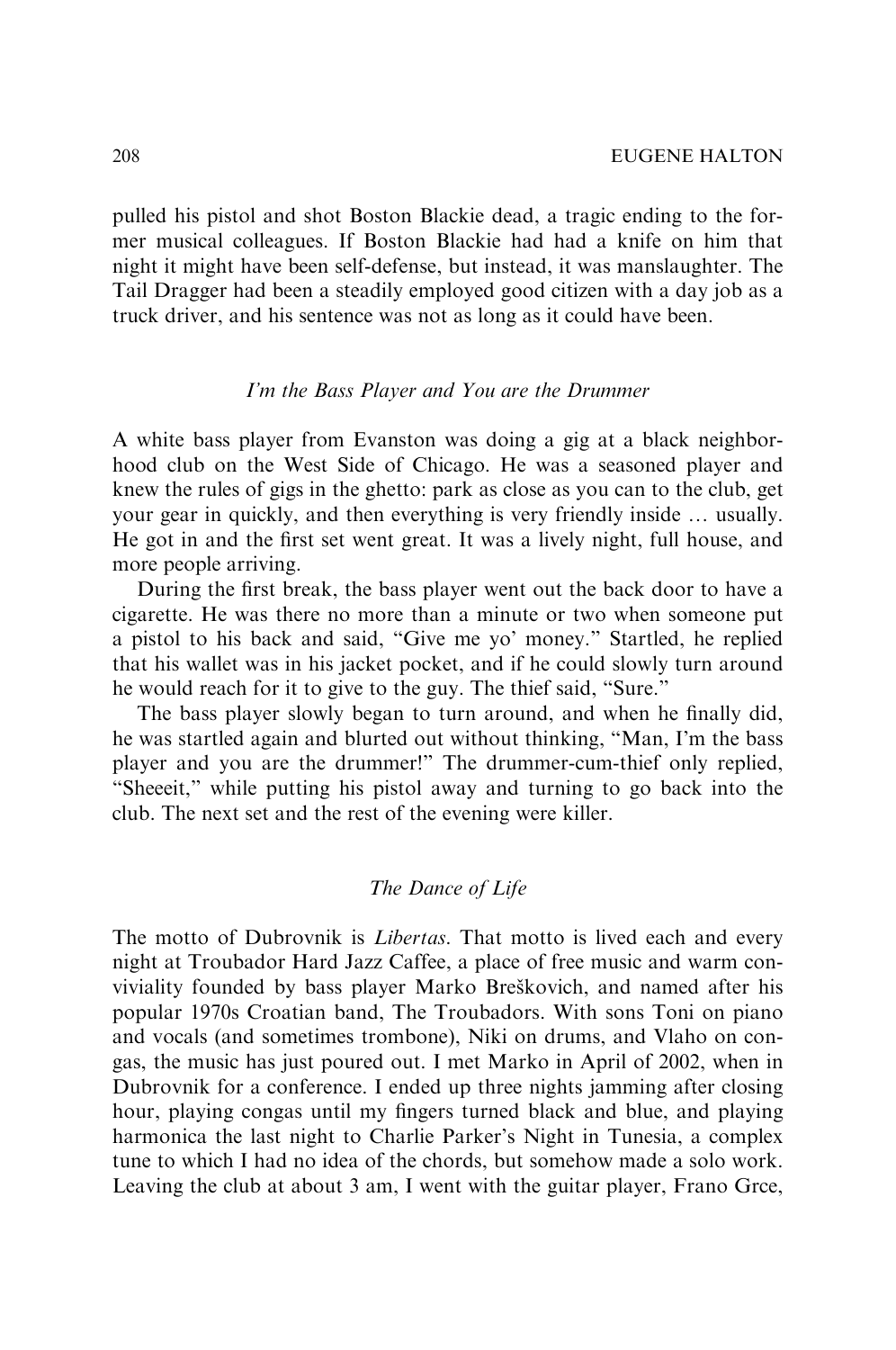to his apartment to have some bread, cheese, wine, and continued conversation. He lived in an apartment in the old city. He pulled out some postmodern tarot cards made by his girlfriend and did a reading for each of us. I don't remember the reading for me, but during his reading for himself he suddenly exclaimed, "Oh shit, my girlfriend is pregnant!"

At about 4:30 am I left, after an almost 20 hour day. I had to walk through the old city and then almost a mile along the Adriatic to get to my hotel. This was a city which a decade earlier had been under siege and bombardment, a place where the surrounding hills still carried the threat of mines. I tried to thread my way through the tangle and maze and fog of winding medieval cobblestone streets, not really knowing my way or where exactly I was, and actually having the feeling of not knowing what century it might be. All was shrouded in mist and mystery.

Suddenly someone cried out to me. But how? Who could know me in this place at this hour? I saw two figures in shadow ahead. It was Marko and his girlfriend, leaving the club after closing it down. We all hugged and laughed, and he said to let him know if I ever returned to Dubrovnik. I walked along the coastal cliff road as dawn arose, finally reaching my hotel. It only took me a little more than a year to find an excuse to get back to Dubrovnik for another conference. And at the end of the first day there I made my way to the Troubador, where Marko greeted me and I sat in with the band, playing some congas, and then harmonica. Sadly, Marko passed away at age 69 in 2010.

The Troubador Hard Jazz Cafee was and is a place locals also come to relax, talk, and listen in the outdoor summer warmth. During my stay that first week of July, 2003 I spent my days at the conference and played music at the Troubador every night, never knowing quite what was coming up next nor caring, really. The carnival of life just poured out.

The first night I found myself accompanying a belly dancer, Susan Frankovich, on congas, as well as playing harmonica. The second night Marko introduced me to an opera diva from South Africa in the audience, who was on holiday with her husband and daughter, and we talked of her transition between performing opera and Broadway musicals, and of music more generally. At the end of the evening guitar player Frano Grce showed up from another gig he had been doing on the outskirts of town, to hang out over a beer. I asked him if, indeed, his girlfriend was pregnant, as the tarot cards indicated the previous year I was there. He replied, "Yes, but not by me!"

The third night Marko's 15-year-old niece belted out "I Will Survive" like a seasoned pro. Another night I sat at a table with a Croatian sailor, his wife, and Susan, the dancer, talking about the sailor's life at sea around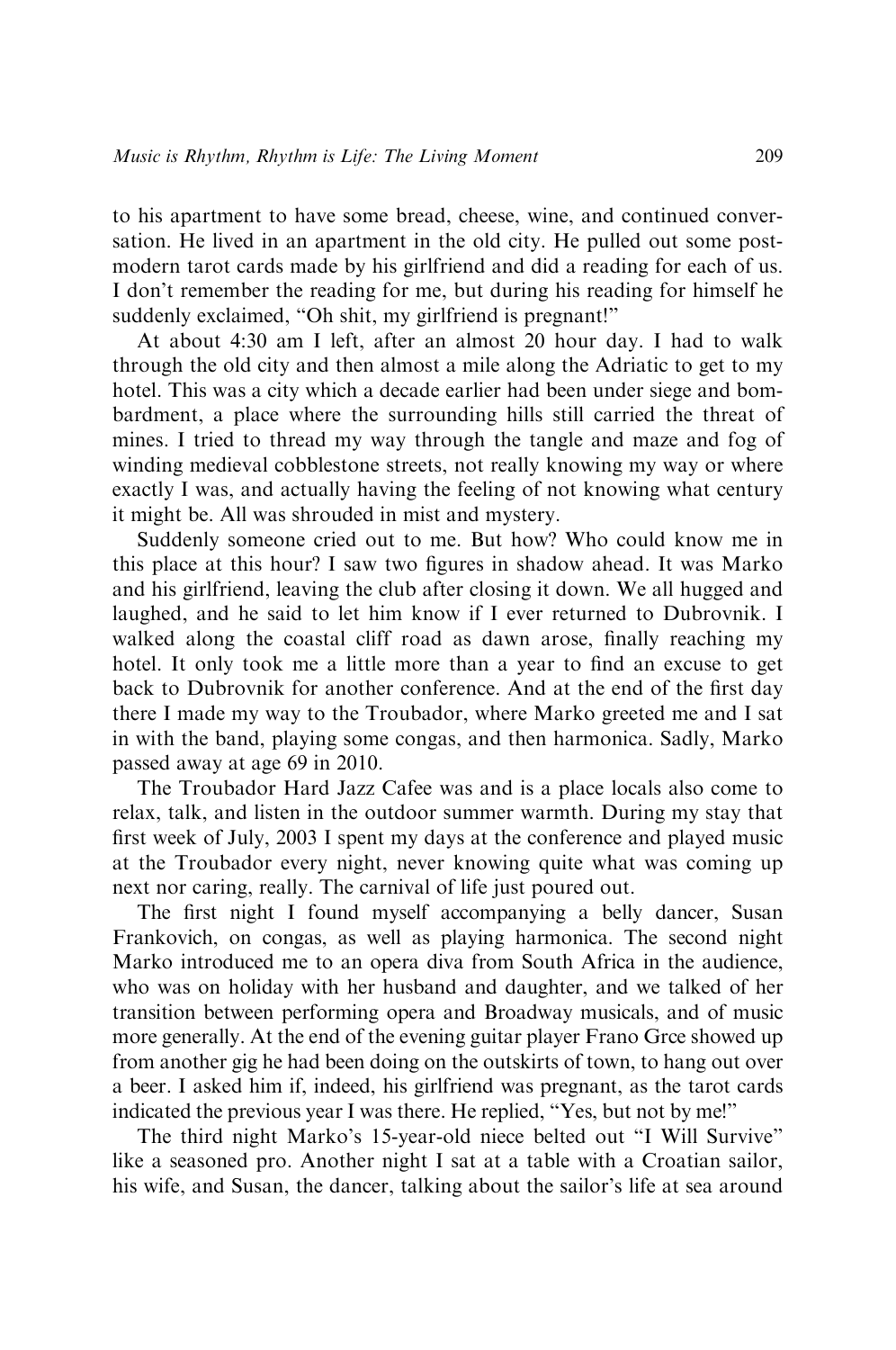<span id="page-13-0"></span>the world, of how his wife can now travel with him. Susan spoke of how she arrived in Dubrovnik from Arizona with 10 dollars and the desire to go to Spain, to dance her way to Spain. She was dancing on the edge, free. Through the touch of her finger bells and entrancing gestures, her rhythm rhapsody called out our improvising.

Hypnotizing hips shake the gaze of entrancement onto themselves. Unwary tourists walking through end up entranced and entrained, like Odysseus lashed to the mainsail with his ears unblocked as the alluring sirens called, end up turned into participants in the hypnotic dance of life underway, transfixed until the song is over and the spell is broken.

### CONCLUSION: THE LIVING MOMENT

Sociality as entrainment and communion: No exit, only entrance, entrancing entrance. We musicians, entrancers entranced, pouring out the energy that the moment is pouring in, sacred vessels of the music which pours through us. This was heaven on earth, in the flesh, in the music, in the air, in the dancing, in the stones, in the people in the city in the moment: pouring music out of the not-yet into the now, the ambrosia of life, pouring out creation. Being the creation, fully immersed in it, in the dance of life.

Music and the evanescent living moments that pervade its occasions have taught me, and continue to teach me, that life flows as heaven on earth at each and every moment, if we open our hearts and our awareness and our love, and allow ourselves to feel it as it truly is: infinite creation. For as the medieval poet Rumi put it:

… We have fallen into the place where everything is music. Stop the words now. Open the window in the center of your chest, and let the spirits fly in and out.

## **NOTE**

1. The "Race Records" chart was introduced by Billboard in 1945 to refer African American recordings.